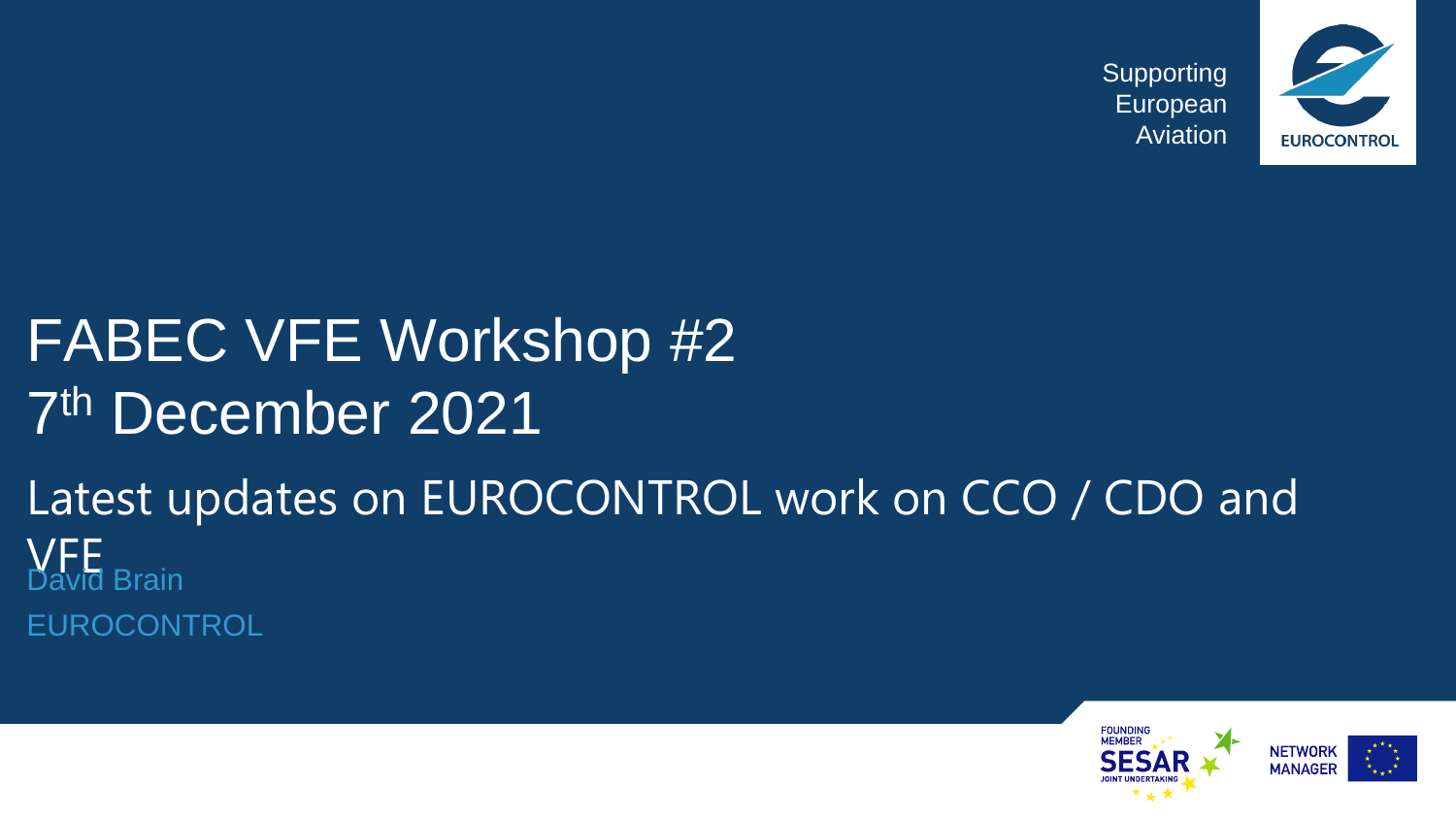#### **European CCO / CDO TF – Deliverables and next steps**

- **EUROCONTRO**
- The European CCO / CDO has delivered five main deliverables: the European CCO / CDO Action Plan, the European CCO / CDO Performance Dashboard, the CCO / CDO Toolkit together with an ATCO refresher training on CCO / CDO and a Flight Crew CBT, both available on the IANS website.



- Mandate ended 2020
- At the end of the mandate of the European CCO / CDO TF in December 2020, the TF members agreed that the priority actions of the TF were to:
	- Provide RNDSG / NETOPS members with regular updates on CCO / CDO performance in Europe; and,

– Provide stakeholder support in the implementation of CCO / CDO FABEC VFE workshop 7th December 2021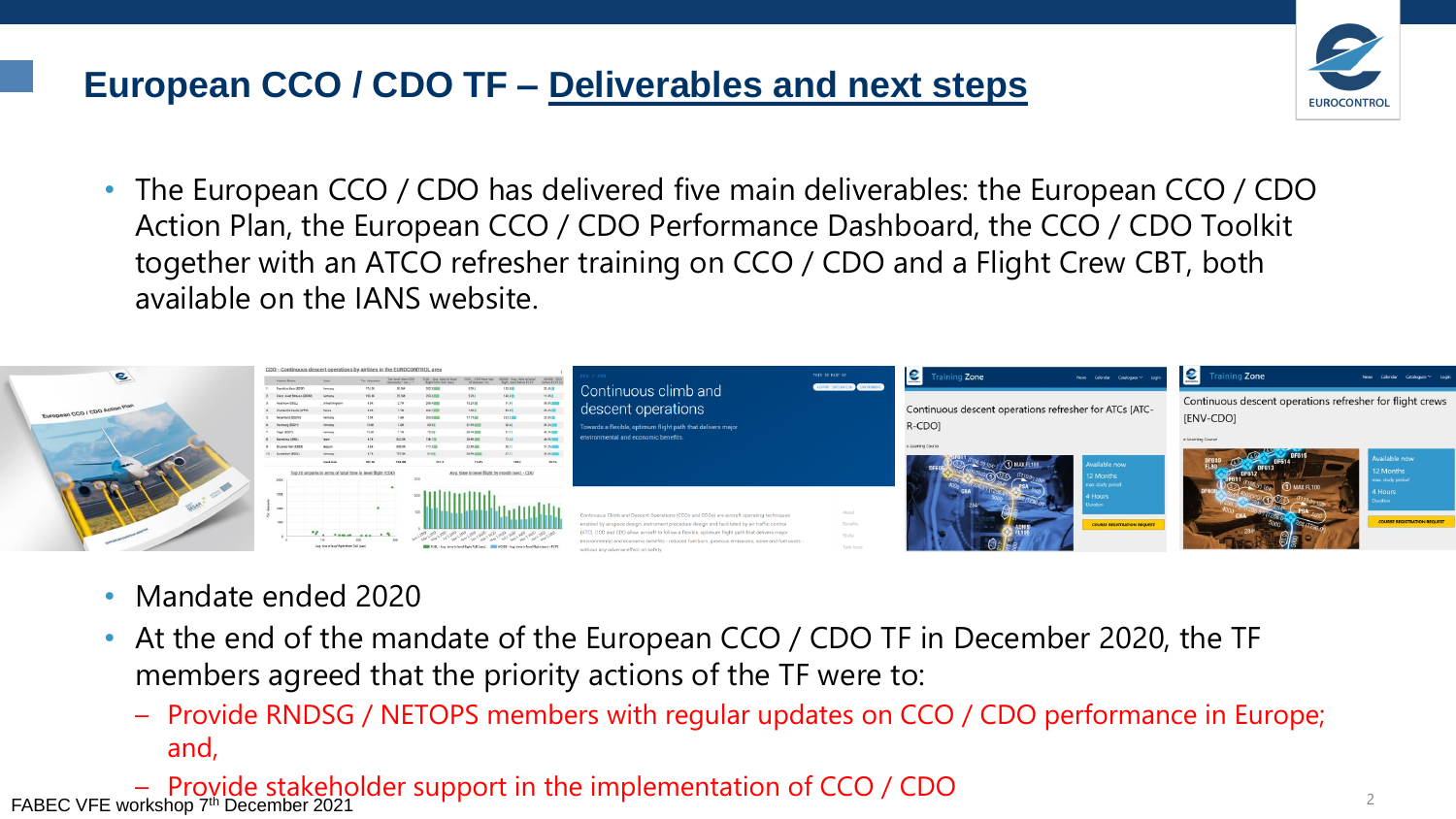#### **European CCO / CDO TF - CCO / CDO performance (Airports): April – August 2021**

| <b>Airport</b>          | No. flights<br><b>APR-AUG</b> | Average level flight (sec) - FUEL | Average level flight (sec) - Noise |  |  |  |
|-------------------------|-------------------------------|-----------------------------------|------------------------------------|--|--|--|
| Paris-Orly              | 25.515                        | 317,7                             | 75,8                               |  |  |  |
| Paris-Charles-de-Gaulle | 52.462                        | 303,6                             | 109,2                              |  |  |  |
| Frankfurt               | 54.210                        | 223,7                             | 78,8                               |  |  |  |
| Nice-Côte d'Azur        | 22.300                        | 211,2                             | 124,8                              |  |  |  |
| Munich                  | 29.440                        | 194,0                             | 79,2                               |  |  |  |
| <b>Brussels</b>         | 23.893                        | 162,5                             | 36,7                               |  |  |  |
| Milan/ Malpensa         | 24.765                        | 148,2                             | 58,9                               |  |  |  |
| Zürich                  | 26.345                        | 146,3                             | 28,7                               |  |  |  |
| London/Heathrow         | 35.839                        | 140,8                             | 48,7                               |  |  |  |
| Madrid/Barajas          | 45.032                        | 117,2                             | 50,6                               |  |  |  |
| Amsterdam/Schiphol      | 57.224                        | 108,4                             | 86,6                               |  |  |  |
| Palma de Mallorca       | 37.644                        | 106,2                             | 40,0                               |  |  |  |
| <b>Vienna</b>           | 27.403                        | 98,6                              | 43,7                               |  |  |  |
| Berlin/ Schoenefeld     | 20.359                        | 93,3                              | 47,2                               |  |  |  |
| Barcelona               | 35.106                        | 87,6                              | 44,8                               |  |  |  |
| Athens                  | 37.031                        | 73,8                              | 49,0                               |  |  |  |
| Rome/Fiumicino          | 24.244                        | 67,6                              | 34,1                               |  |  |  |
| Lisbon                  | 24.318                        | 52,1                              | 40,0                               |  |  |  |
| Copenhagen/Kastrup      | 20.800                        | 50,4                              | 39,8                               |  |  |  |
| Oslo/ Gardermoen        | 22.250                        | 27,6                              | 19,0                               |  |  |  |
| <b>ALL</b>              | 2.008.822                     | 134,3                             | 67,4                               |  |  |  |

Jan – March 2021: Fuel CDO – 128.9 seconds Noise CDO – 81.7 seconds





FABEC VFE workshop 7<sup>th</sup> December 2021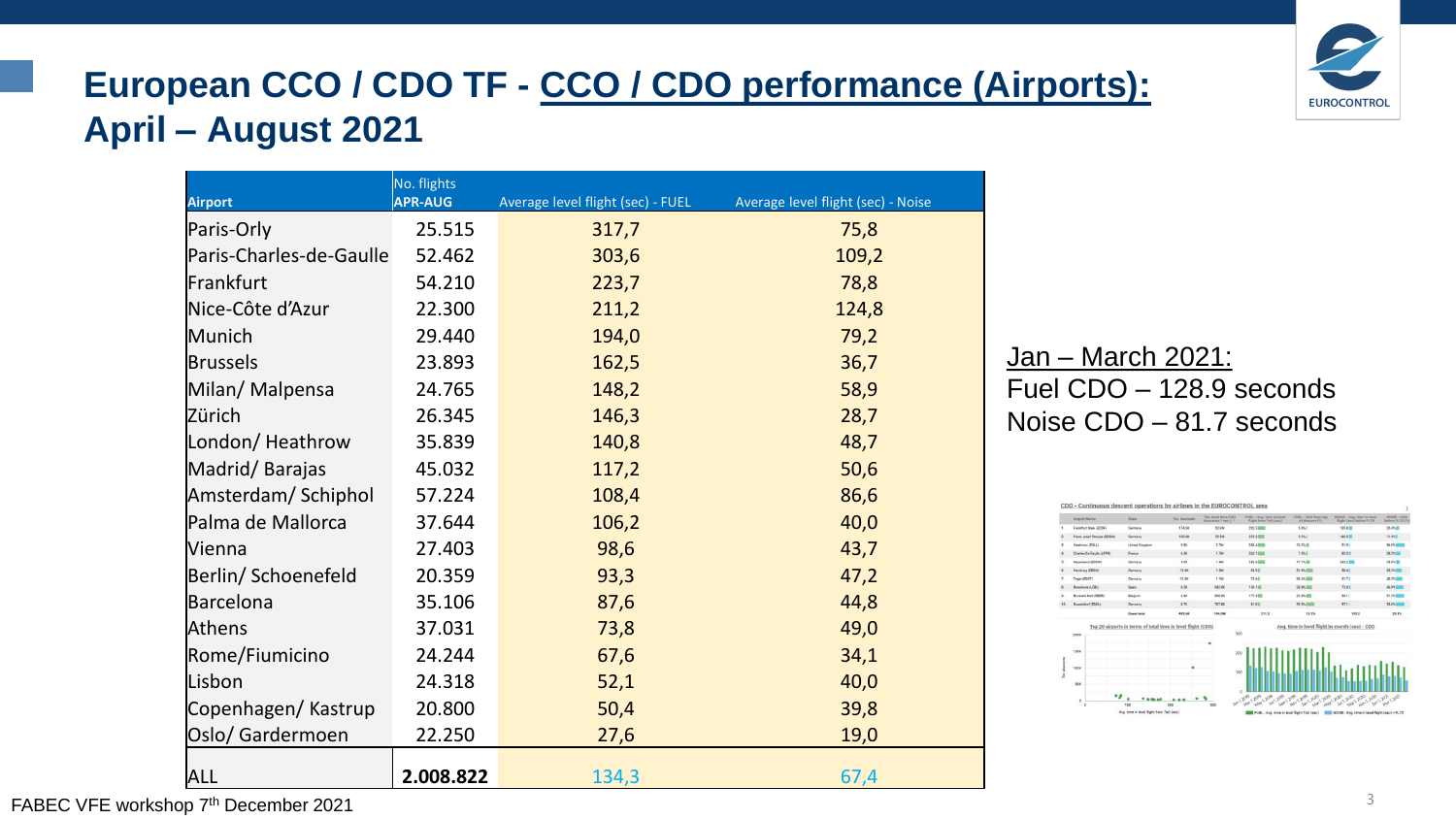#### **European CCO / CDO TF – Support to European stakeholders**



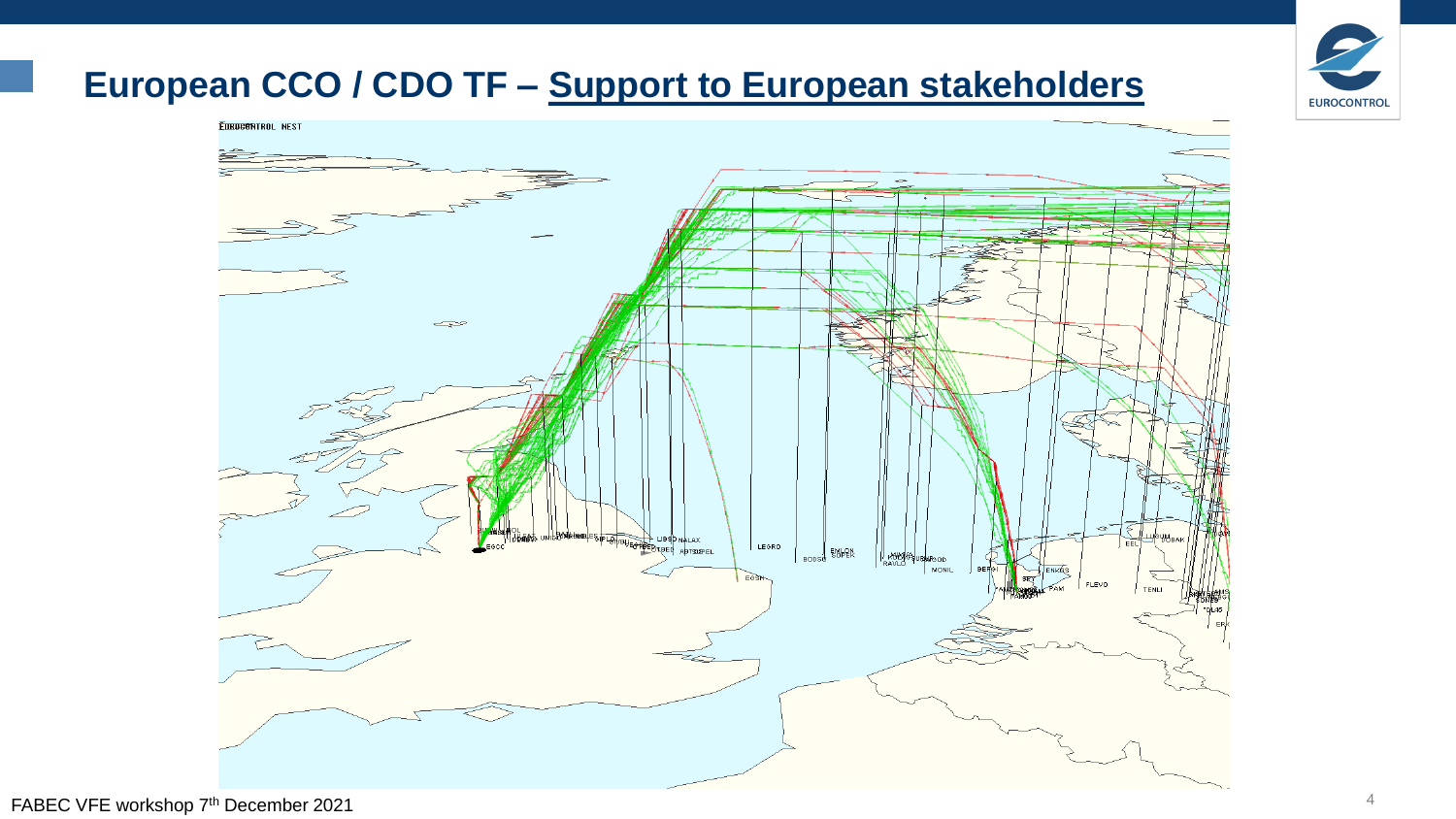#### **RNDSG/104 workshop on CCO / CDO / VFE**



Presentations:

- General support to Stakeholders Gabor Fugedi (EUROCONTROL)
- LoA optimisation Christian Thein (Luxair)
- VFE en-route PRU
- Development of VFE-related performance indicators Andrew Burke (NATS)
- NADPs and other noise-related issues Fran Hoyas (EUROCONTROL)
- Incorporating speed element into CCO / CDO measurements or harmonised descent speeds – Henrik Ekstrand (Novair)
- Introducing innovative solutions Olivia Nunez (SESAR JU)
- CCO vs CDO principles Fran Hoyas (EUROCONTROL)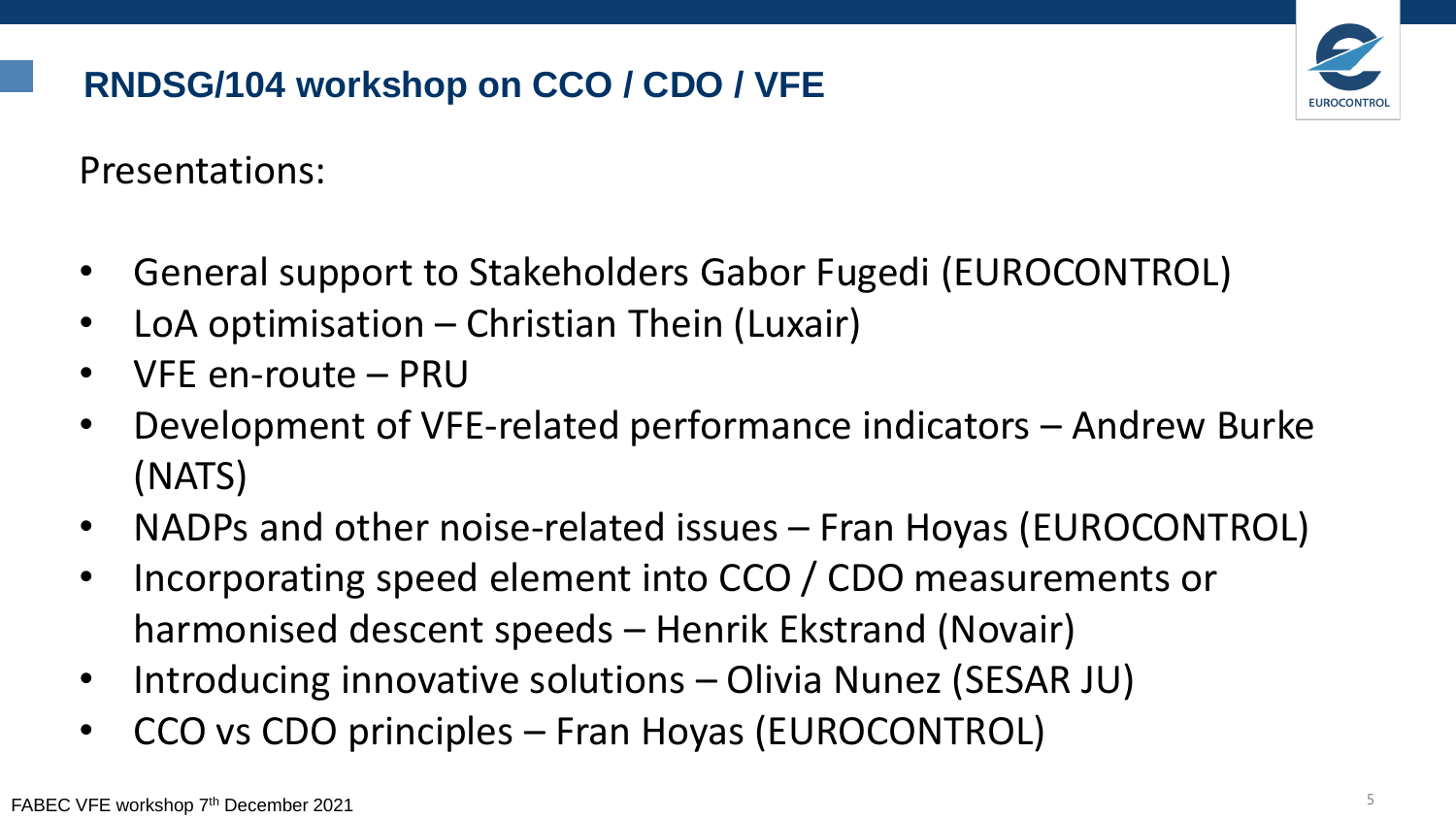#### **RNDSG/105 workshop on CCO / CDO / VFE**



Presentations:

- General support to Stakeholders Gabor Fugedi (EUROCONTROL)
- LoA optimisation Christian Thein (Luxair) with specific examples (AFR?)
- VFE en-route PRU
- Development of VFE-related performance indicators Andrew Burke (NATS)
- NADPs and other noise-related issues Fran Hoyas (EUROCONTROL)
- Incorporating speed element into CCO / CDO measurements or harmonised descent speeds – Henrik Ekstrand (Novair)
- Introducing innovative solutions Olivia Nunez (SESAR JU)
- CCO vs CDO principles Fran Hoyas (EUROCONTROL)
- + CDO from ToD core Europe (DLH / DFS?)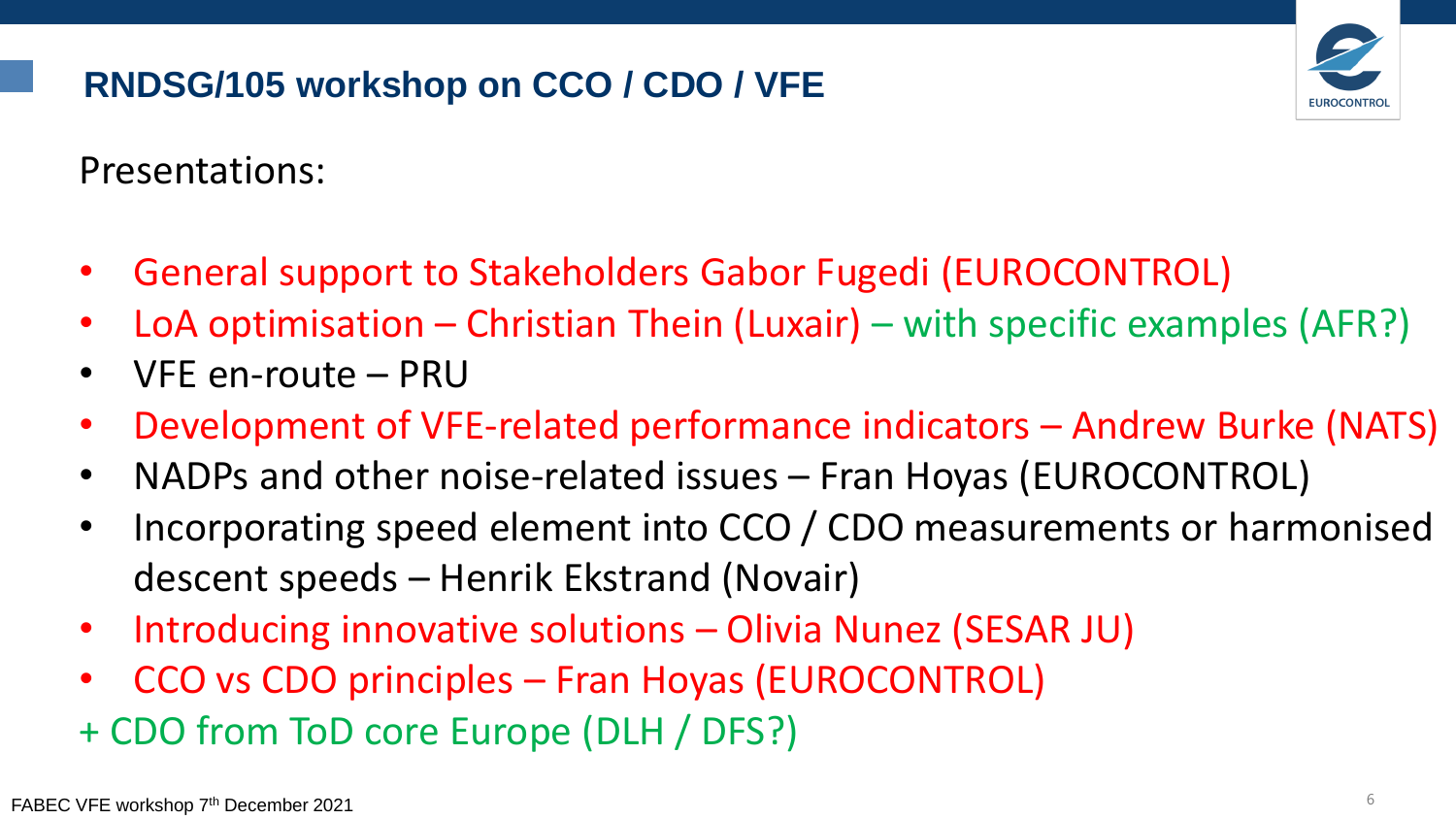Conversion of current metrics into emissions (PRU)



#### Supporting work on EASA / ECTRL ANS/ATM TWG

Additional fuel burn/ $CO<sub>2</sub>$  emissions of level segments Assumption:

Level segments should ideally be flown at cruising altitude (same distance)

Contact: [Sam.peeters@eurocontrol.int](mailto:Karim.zeghal@eurocontrol.int)

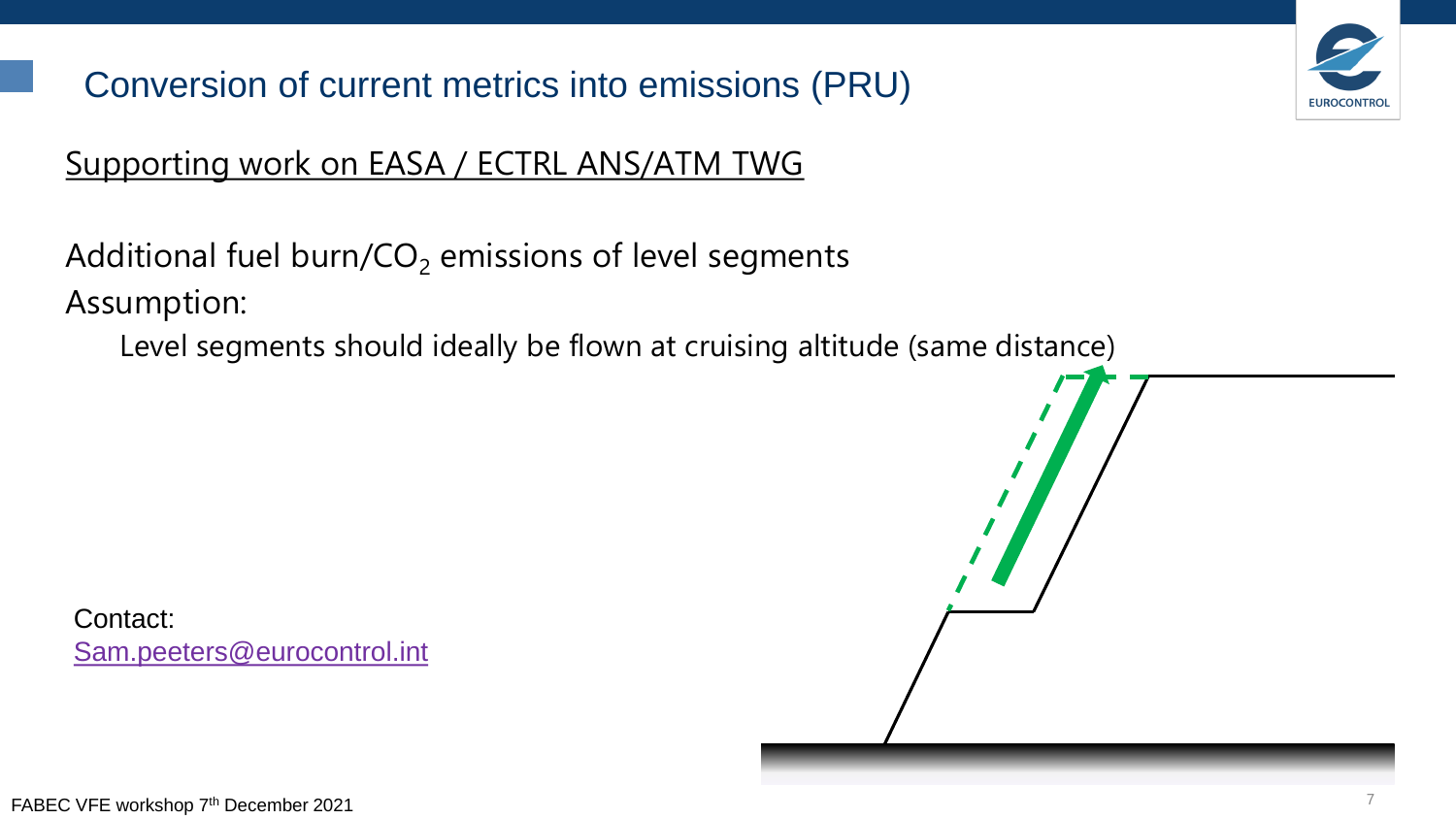#### NM XFB indicator **– and next steps**





10% tile Intra-NM proportion of excess fuel burn (kg)

excl. ACFT\_TY = 'ZZZZ', circular, maintenance flights and dedicated refuelers

- Per flight phase
- Per individual airspace (the geographical scope goes down to each elementary sector)
- Gather requirements for future updates (support TWG)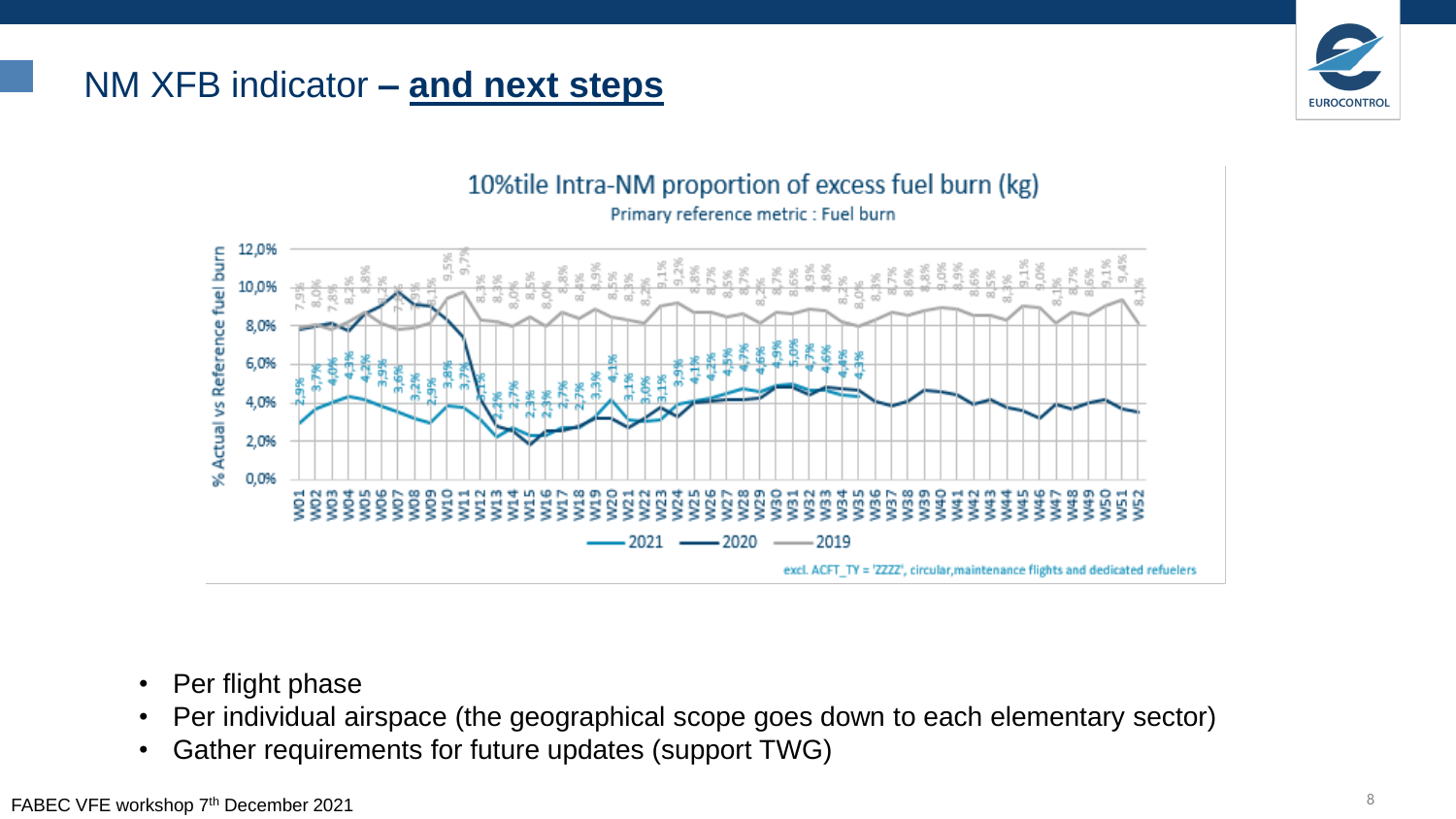#### **Metric work in EUROCONTROL – example from DECMA/ATS**



Initial analysis of vertical flight efficiency **in cruise** for European city pairs

- OBJ to quantify the contribution of airspace vs operations to the inefficiencies.
- Uses an indicator of deviation of individual profiles from two different reference profiles:
	- a best performer (operations) of the corresponding city pair; and,
	- an ideal performer (airspace) of the corresponding distance between city pair (both defined per aircraft type as the 90th percentile)
- These two references enable the assessment of the amount of deviations, as a proxy for airspace vs operations inefficiencies. EGKK > LSGG
- Results average excess FB: 25kg airspace : 60kg operations

<https://arc.aiaa.org/doi/abs/10.2514/6.2021-2346>

Contact: [Karim.zeghal@eurocontrol.int](mailto:Karim.zeghal@eurocontrol.int) [Pierrick.passuto@eurocontrol.int](mailto:Pierrick.passuto@eurocontrol.int)

FABEC VFE workshop 7<sup>th</sup> December 2021



best performer - ideal performe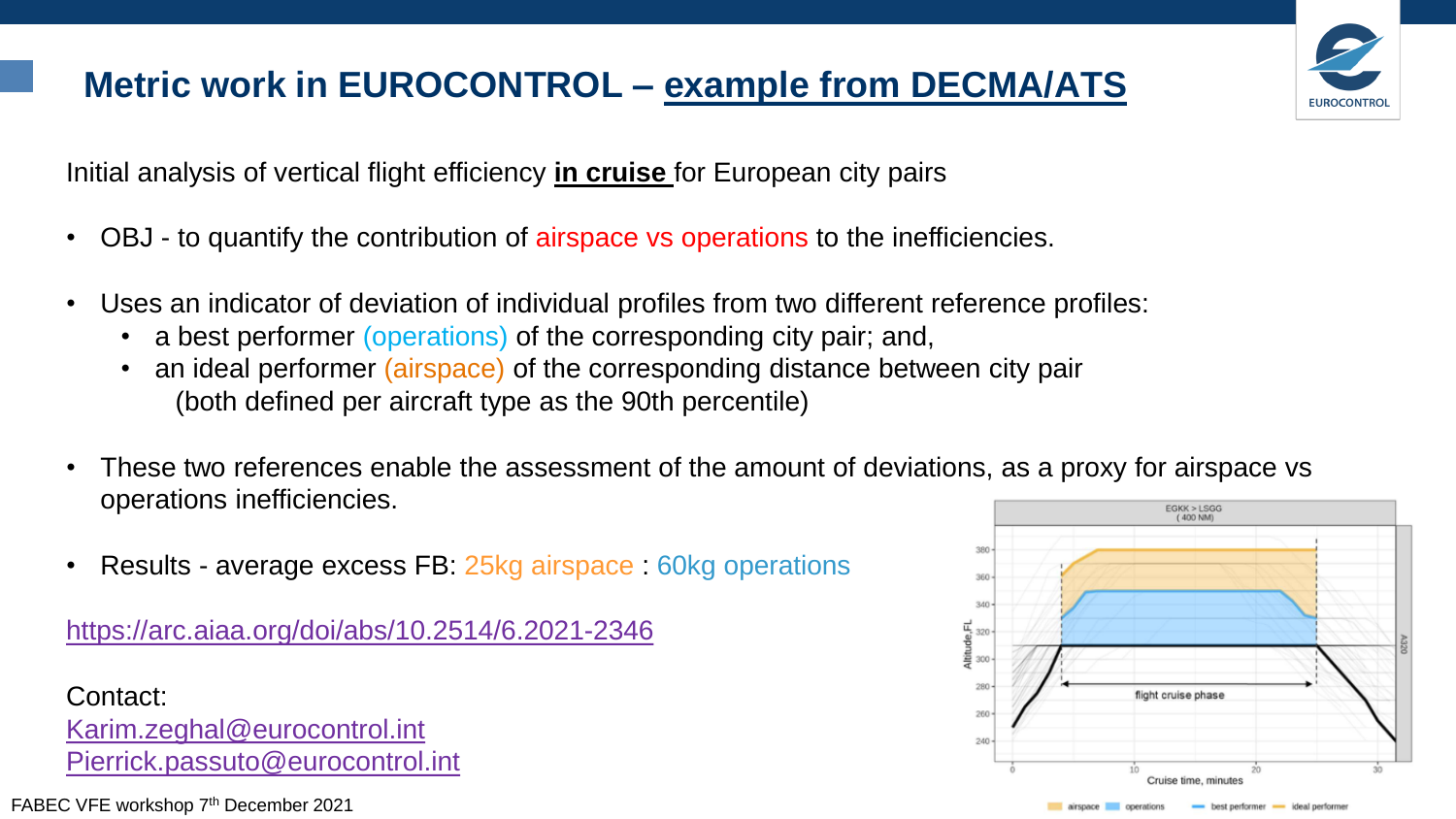#### **Metric work in ICAO – supported by DECMA/ASU/AIU/ATS**



(1) - Flights below ~1500nm where step climbs are not usually a factor

- Inefficiency is due to airspace complexity (inefficient CFL / level cap) that limit short haul flights from reaching optimum CFL
- Best performer analysis
- Determine reference profile (e.g. 90th percentile of the observed altitudes)
- Compare actual and reference profile during the cruising phase  $(FB kg)$



**EUROCONTRO** 

Contact: [David.brain@eurocontrol.int](mailto:David.brain@eurocontrol.int)

FABEC VFE workshop 7th December 2021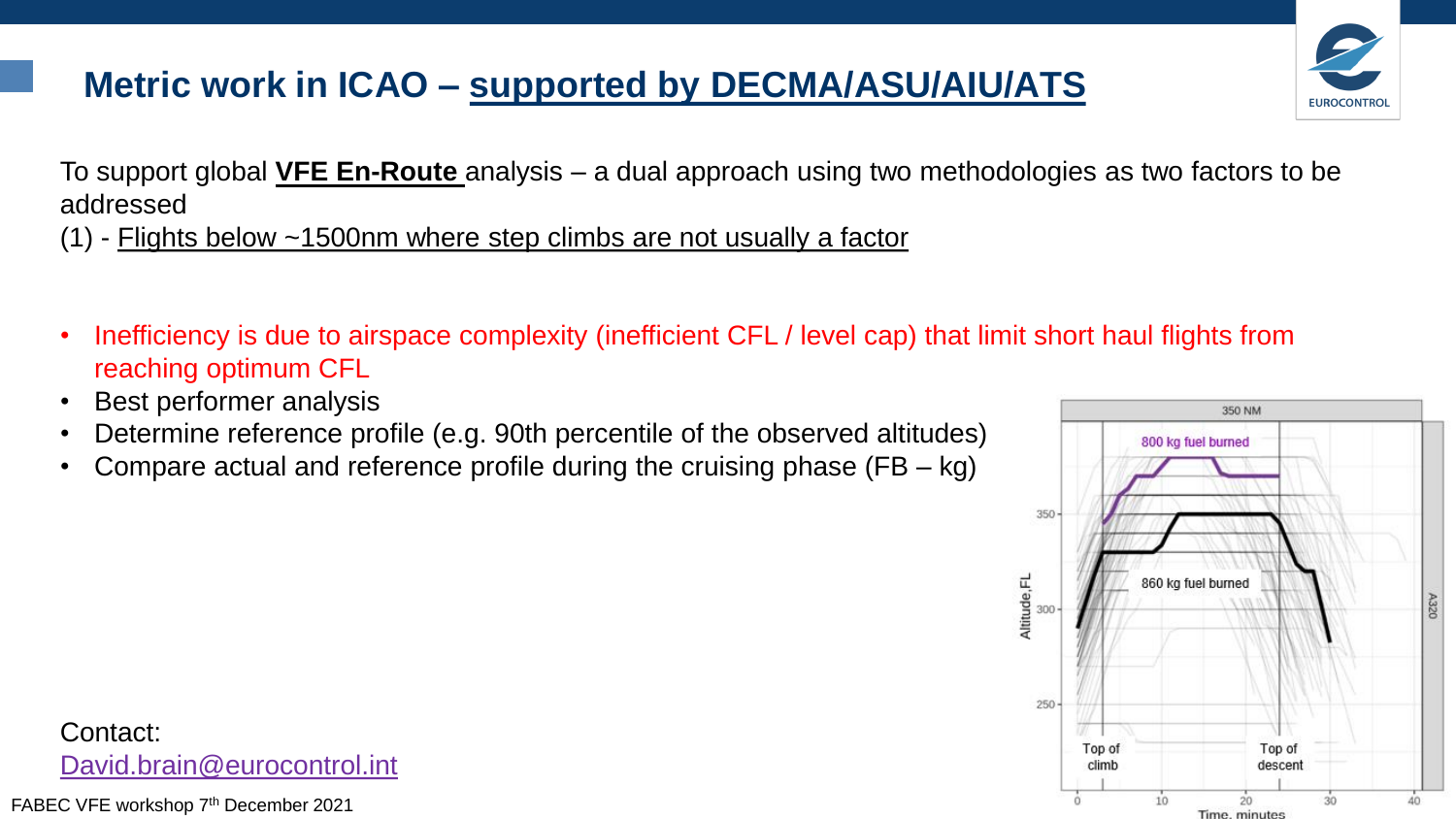#### **Metric work in ICAO – supported by DECMA/ASU/AIU/ATS**



To support global **VFE En-Route** analysis – a dual approach using two methodologies as two factors to be addressed

(2) - Flights above ~1000nm where step climbs are usually required

- Inefficiency is due to non-application of optimum CFLs as weight reduces
- Experts agree that it is the specific range (NM/kg) values that indicate the optimal cruising FL for individual aircraft types of different weights
- Based on SR (a/c weights, BADA FB rates, flight distance), we determine a reference profile (optimum CFL)
- Compare FB of actual and reference profile during the cruising phase
- Finished early 2022?

| tage Lengt Veight (Ib Veight (kg |        |        | <b>OPT FL</b> | NM SL         | $0 - 500$ |     |     |     |     |     |     | 500-1000 1000-1500 1500-2500 2500 - 3500 3500-4500 4500 - 5500 5500 - 6500 5 | >6500 |
|----------------------------------|--------|--------|---------------|---------------|-----------|-----|-----|-----|-----|-----|-----|------------------------------------------------------------------------------|-------|
|                                  | 422000 | 191000 |               | 420 0-500     | 420       |     |     |     |     |     |     |                                                                              |       |
|                                  | 433000 | 196000 |               | 420 500-1000  | 420       | 420 |     |     |     |     |     |                                                                              |       |
|                                  | 445000 | 202000 |               | 410 1000-1500 | 410       | 420 | 420 |     |     |     |     |                                                                              |       |
| 4                                | 466000 | 212000 |               | 410 1500-2500 | 410       | 410 | 420 | 420 |     |     |     |                                                                              |       |
|                                  | 493000 | 224000 |               | 400 2500-3500 | 400       | 410 | 410 | 420 | 420 |     |     |                                                                              |       |
| 6                                | 522000 | 237000 |               | 390 3500-4500 | 390       | 400 | 410 | 410 | 420 | 420 |     |                                                                              |       |
|                                  | 553000 | 251000 |               | 380 4500-5500 | 380       | 390 | 400 | 410 | 410 | 420 | 420 |                                                                              |       |
| 8                                | 585000 | 265000 |               | 360 5500-6500 | 360       | 380 | 390 | 400 | 410 | 410 | 420 | 420                                                                          |       |
|                                  | 606000 | 275000 |               | 350 > 6500    | 350       | 360 | 380 | 390 | 400 | 410 | 410 | 420                                                                          | 420   |
|                                  |        |        |               |               |           |     |     |     |     |     |     |                                                                              |       |

Contact: [David.brain@eurocontrol.int](mailto:David.brain@eurocontrol.int)

FABEC VFE workshop 7<sup>th</sup> December 2021

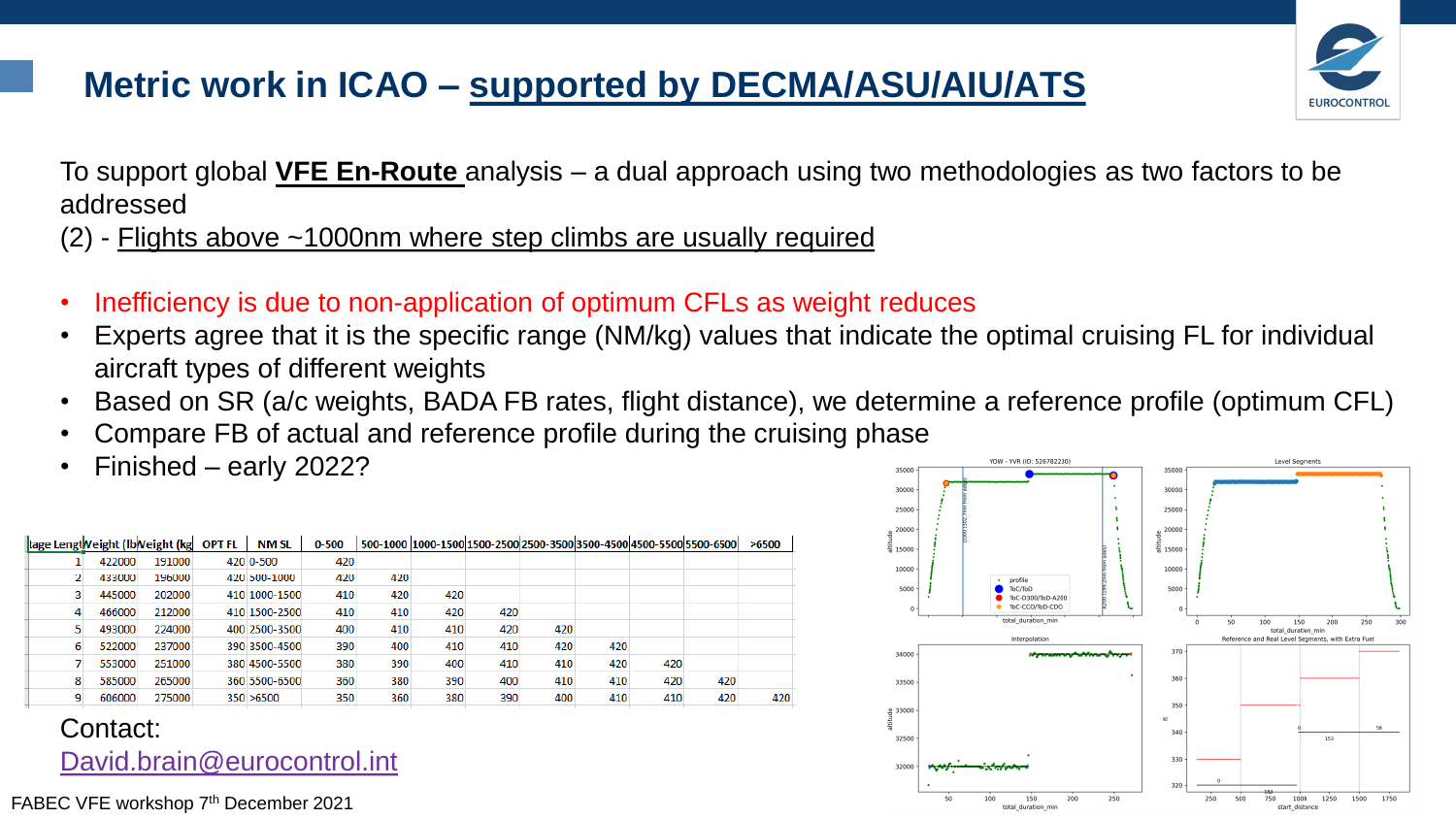#### **EUROCONTROL work on CCO / CDO and VFE** - **Conclusions**



- Dashboard for CCO / CDO <https://ansperformance.eu/vfe>
- Support to stakeholders 60 major PBN changes in next ~5 years
- LoAs need to demonstrate benefits and push States to review
- Support to ECTRL / EASA ANS/ATM TWG:
	- Review current metrics
	- Identify candidate metrics for RP4 / Operational performance measurement
	- Transform proxy metrics into CO2
- Research continues
	- New metrics for TMA e.g. best / ideal performer
	- VFE in the en-route
		- Support European analysis
		- Support global studies to bring back to Europe
		- Get foothold in RNDSG to address VFE ER